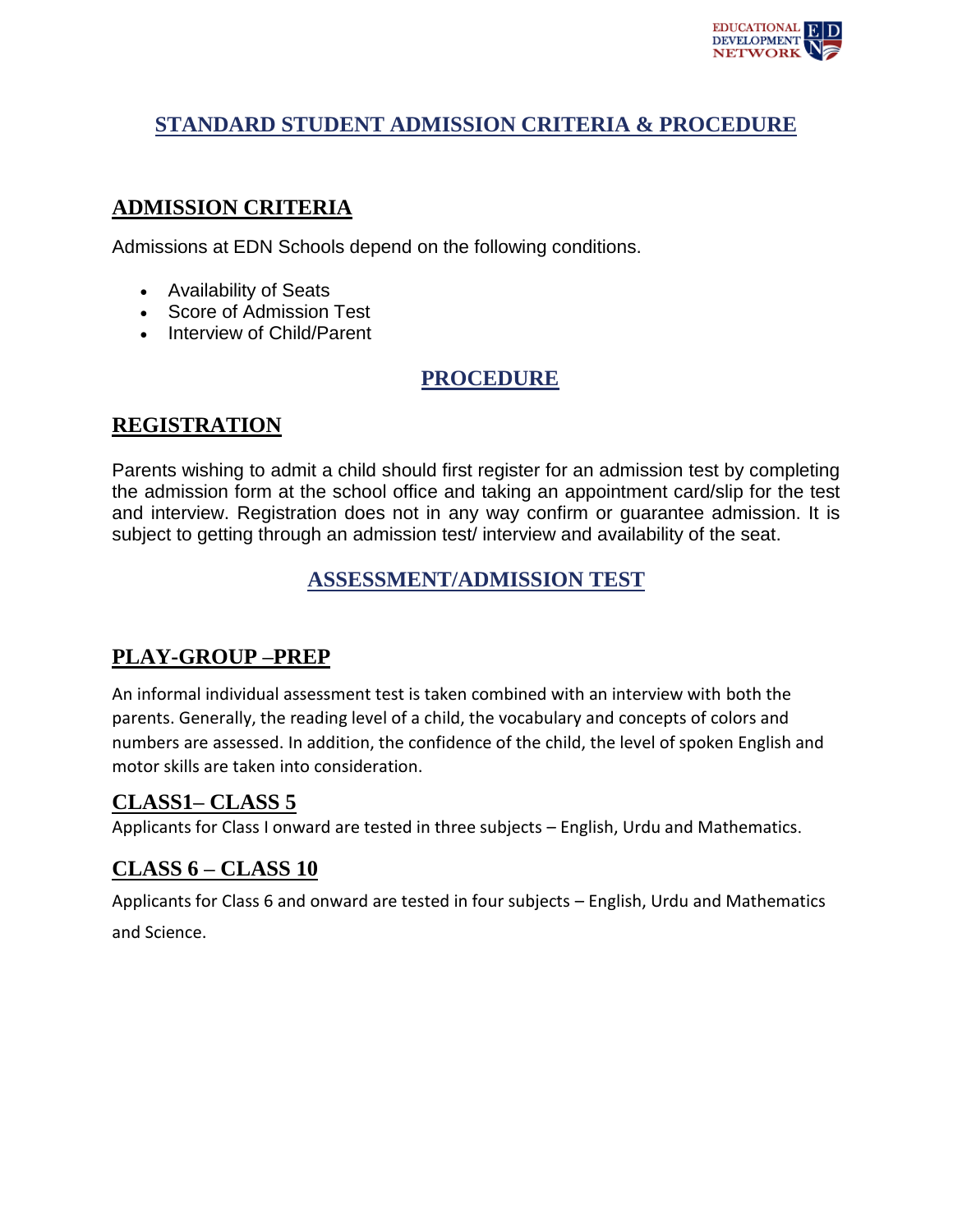

## **INSTRUCTIONS FOR ASSESSMENT**

- The pass percentage is 50%. Duration of each paper is approximately 30 minutes
- For the written test, the child should come properly equipped with a pencil/ball pen, eraser, sharpener and ruler.
- The papers are not set from any specific textbooks or syllabus but are of a general nature designed to test the aptitude of the child in the basic subjects.
- The test paper is not shown to anyone and only marks are communicated to the parents/ guardians.
- A candidate caught cheating during the admission test will be rejected.
- The list displaying names of selected candidates will be put up on the notice board of the concerned branch on the date given by the school.

**In all cases, merit is the sole criterion for admission. The decision of the school cannot be challenged in any way and will be final.**